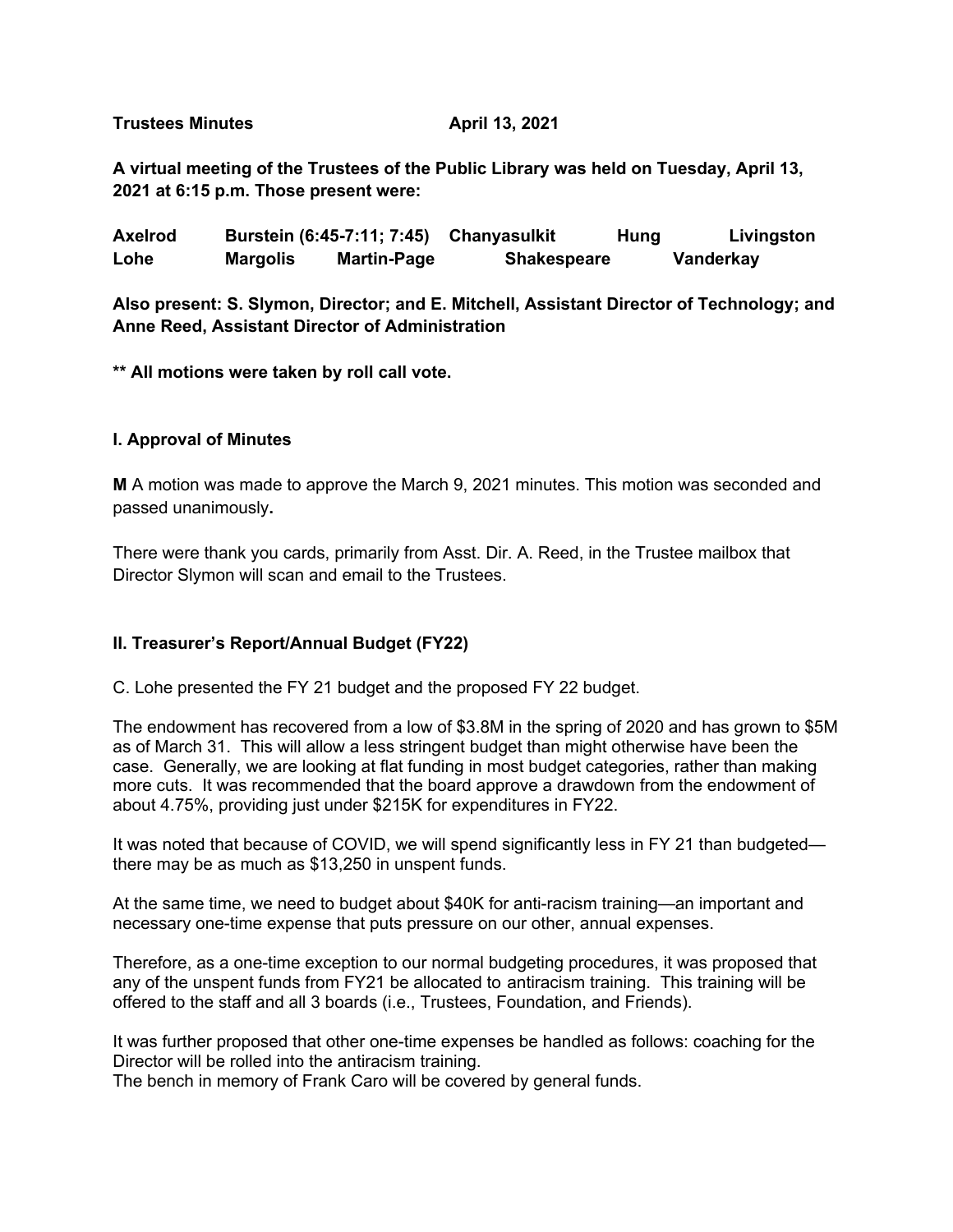There is some question about whether we will be able to expend the present allocation for antiracism training (\$20,000) in FY21—that is, whether training consultants will be hired and perhaps begin work in this FY, but if we are not able to, we will make a one-time exception and roll the FY21 money to use in FY22. It will be budgeted this year and expended next year.

**M** A motion was made to approve the FY22 Budget. This motion was seconded and passed unanimously**.** 

### **III. Library Director's Report**

### **Circulation Report Attached.**

Circulation is back in the positive because we are now reflecting back on pandemic statistics.

**Financial**

#### **This month in libraries**

The Director shared several interesting articles:

**Building Morale During a Pandemic**

**Library Pandemic Resources** collected by a former PLoB librarian, Araceli Hintermeister

**The Importance of Being Seen/Trans + Script**

**Broadening Broadband**

#### **SXSW**

The Director shared her notes and thanked the Board for sending her to the South by Southwest conference, which was virtual.

### **IV. Committee Reports**

#### **CDICR Liaison:**

C. Lohe presented on behalf of the committee. The most recent meeting of the Commission on Diversity Inclusion and Community Relations (CDICR) was attended by K. Livingston, K. Hung, K. Martin-Page, M. Burstein, and C. Lohe. The CDICR voted unanimously to add a liaison to their Committee. The Board decided to vote on the Liaison later in the meeting, after they voted on the bylaw amendments.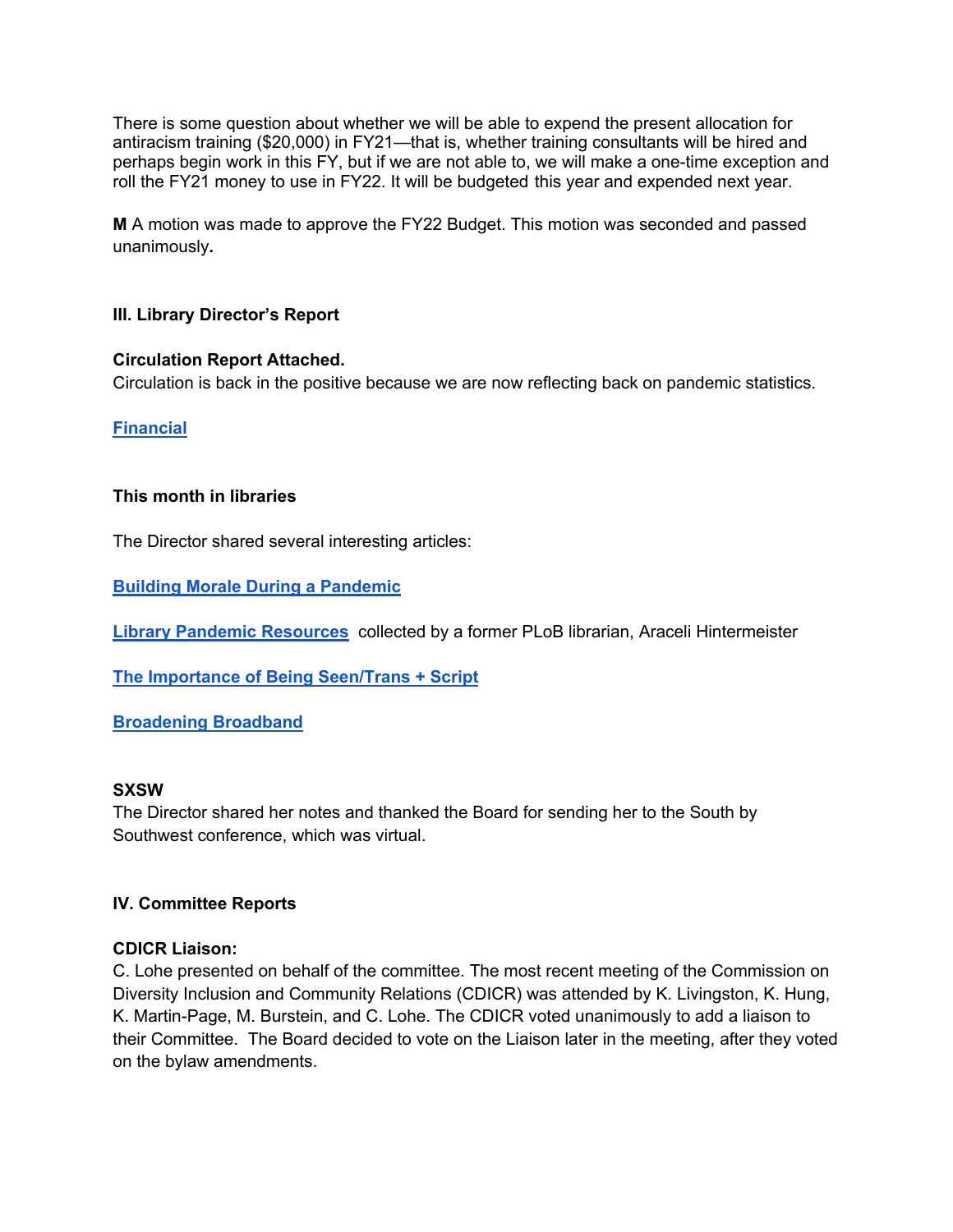### **Frank Caro Memorial:**

K. Livingston presented on behalf of the committee. After lengthy discussions, the committee has selected a sculptural seating installation. The seating is interesting visually, harmonizes with the mid-century modern architecture, and a plaque has been designed. A purchase order has been set up. Once we hear from Parks and Open Spaces we will order the plaque. We will be notifying Carol Caro via card.

### **Foundation:**

K. Livingston and the Library Director presented the antiracism funding proposal to the Foundation at their last meeting. They voted unanimously to contribute \$40K to the initiative and to participate fully.

### **Friends:**

K. Livingston and the Library Director presented the antiracism funding proposal to the Friends of the Library. There was a lengthy discussion, and they eventually voted to fund the antiracism initiative unanimously. They will contribute \$20K. They will fund it by reducing staff development funding.

A week later there was a volley of emails indicating that they wanted to reconsider. The Friends called a special meeting to reconsider their commitment.

K. Livingston and the Library Director attended the special meeting. A motion was made to rescind the offer of funding. The motion failed by only one vote. The Friends feel that the Town should pay for this, and they should not. K. Livingston and the Library Director agreed that would be ideal but not timely. We reframed the issue by letting them know that we are proceeding with the proposal as submitted, and the only question on the table is whether or not they would help fund.

The Friends will have a representative on the hiring committee for the consultant. They appointed Pam Roberts.

An ad hoc committee was convened to discuss ongoing issues. J. Margolis, C. Lohe, and K. Livingston will serve on that committee.

### **V. Old/New Business**

### **Bylaw Changes**

# **1. Existing Bylaw Provision**

### **Liaisons**

The Chair may designate liaisons to the Brookline Library Foundation and the Friends of the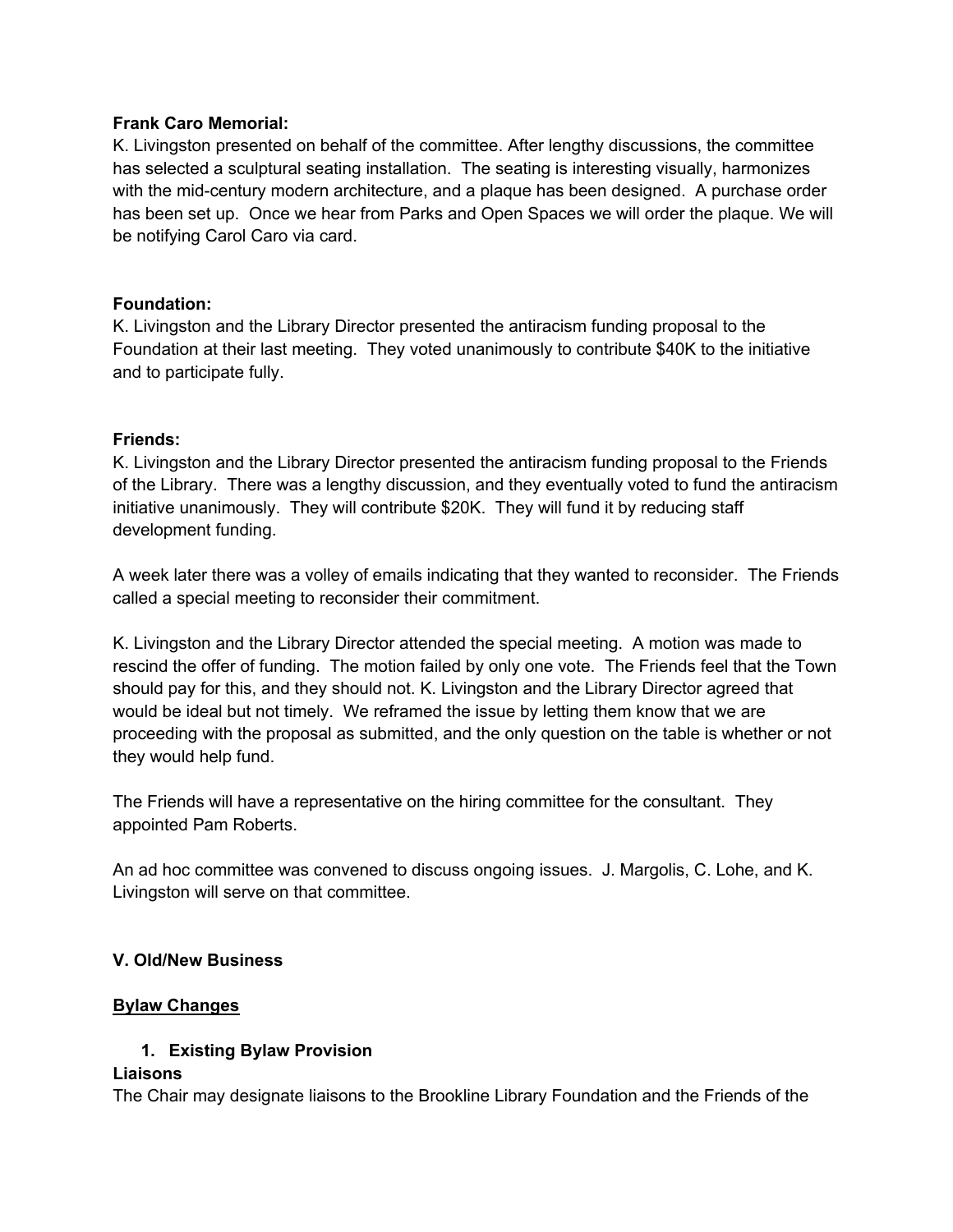Brookline Public Library. The Chair may designate liaisons to the Brookline Library Foundation and the Friends of the Brookline Public Library. The Foundation Liaison will represent the Trustees to the Brookline Library Foundation. The Friends Liaison will represent the Trustees to the Friends of the Brookline Public Library.

# **Proposed Change**

# **Liaisons**

The Chair may designate liaisons to the Brookline Library Foundation and the Friends of the Brookline Public Library. The Foundation Liaison will represent the Trustees to the Brookline Library Foundation. The Friends Liaison will represent the Trustees to the Friends of the Brookline Public Library. The Foundation Liaison will represent the Trustees to the Brookline Library Foundation. The Friends Liaison will represent the Trustees to the Friends of the Brookline Public Library.

*The Chair may also designate liaisons to the Town of Brookline Commission on Diversity Inclusion and Community Relations, its successor, as the case may be, and to other Brookline boards or commissions, with approval of the Board, and without the need to amend these Bylaws.*

**M** A motion was made to approve the bylaw amendment. This motion was seconded and passed unanimously**.** 

J. Margolis volunteered to serve as the liaison, starting with the next CDICR meeting happening tomorrow night.

# **2. Existing Bylaw Provision**

# **Committees**

There shall be the following standing committees of the Board of Library Trustees:

…

Committee assignments shall extend to the second meeting following the annual Town elections. The senior member of each committee shall convene the first meeting of each year, at which the committee will elect the committee chair. The senior member shall act as chair until a chair for that year is elected.

# **Proposed Change**

# **Committees**

There shall be the following standing committees of the Board of Library Trustees:

...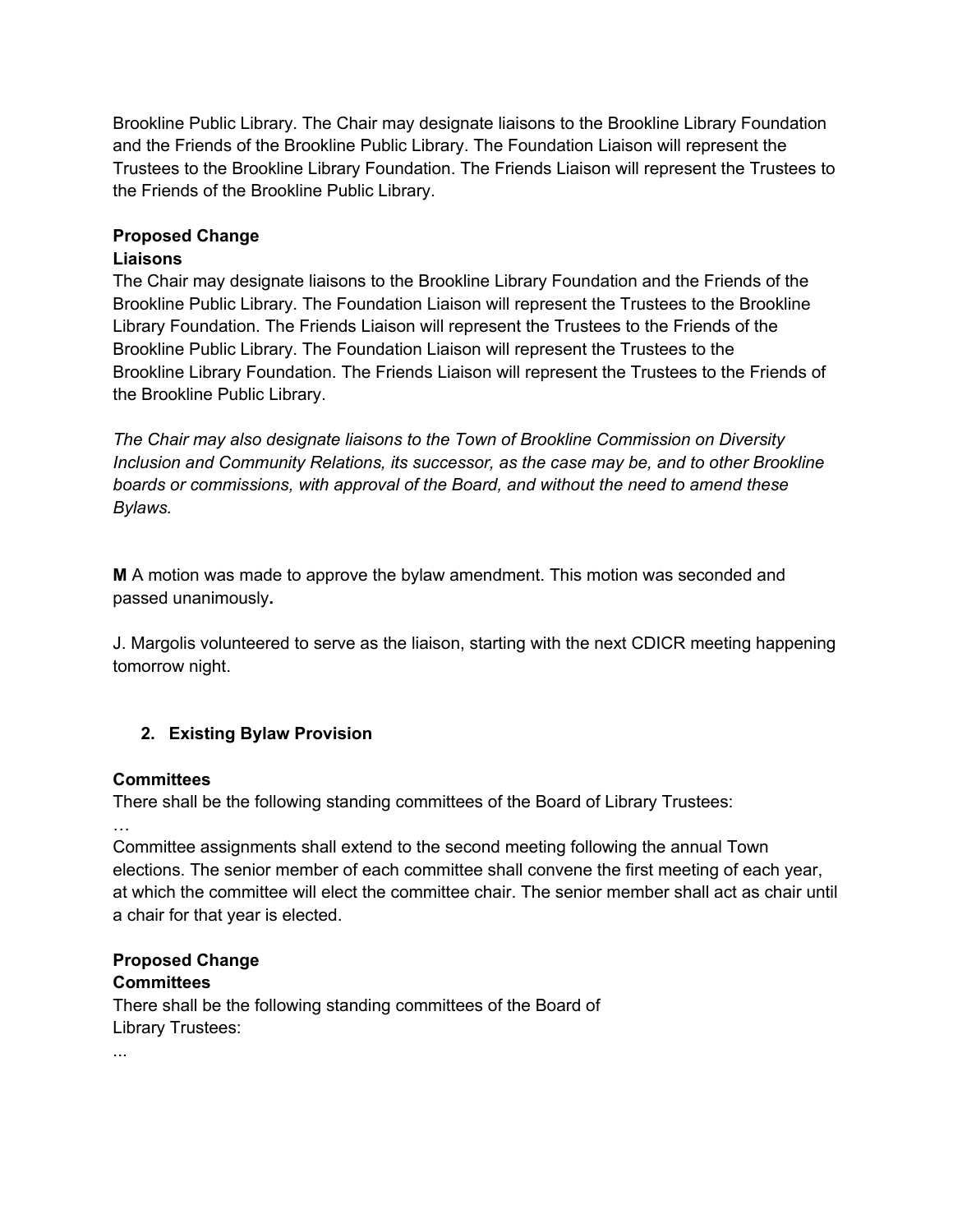*The Executive Committee shall be comprised of the Officers, and it will take up issues at the request of the Board, Chair, or Library Director and will initiate discussion about matters relevant to the Library or the Board as they arise.*

Committee assignments shall extend to the second meeting following the annual Town elections. The senior member of each committee shall convene the first meeting of each year, at which the committee will elect the committee chair. The senior member shall act as chair until a chair for that year is elected.

**M** A motion was made to approve the bylaw amendment. This motion was seconded and passed unanimously**.** 

### **3. Proposed Bylaw Addition:**

To follow the section of the bylaws formalizing the Executive Committee as a standing committee, add the following language:

*Each standing committee, other than the Executive Committee, shall include a maximum of two members of the Executive Committee.* 

**M** A motion was made to approve the bylaw amendment. This motion was seconded and passed unanimously**.** 

### **Strategic Plan: FY22 Action Plan**

Seven major action items were proposed for FY22.

**M** A motion was made to approve the FY22 Action Plan. This motion was seconded and passed unanimously**.** 

### **Proposal to Approve Annual Motions**

The Library Director proposed removing the motion for the Trustees to join the Massachusetts Library Trustees Association and to remove the motion to authorize summer hours, and the Trustees agreed.

The Library Director proposed that this year, we accept amended summer hours, excluding Sundays.

**M** A motion was made to approve the normal annual motions. These motions were seconded and passed unanimously**,** as follows: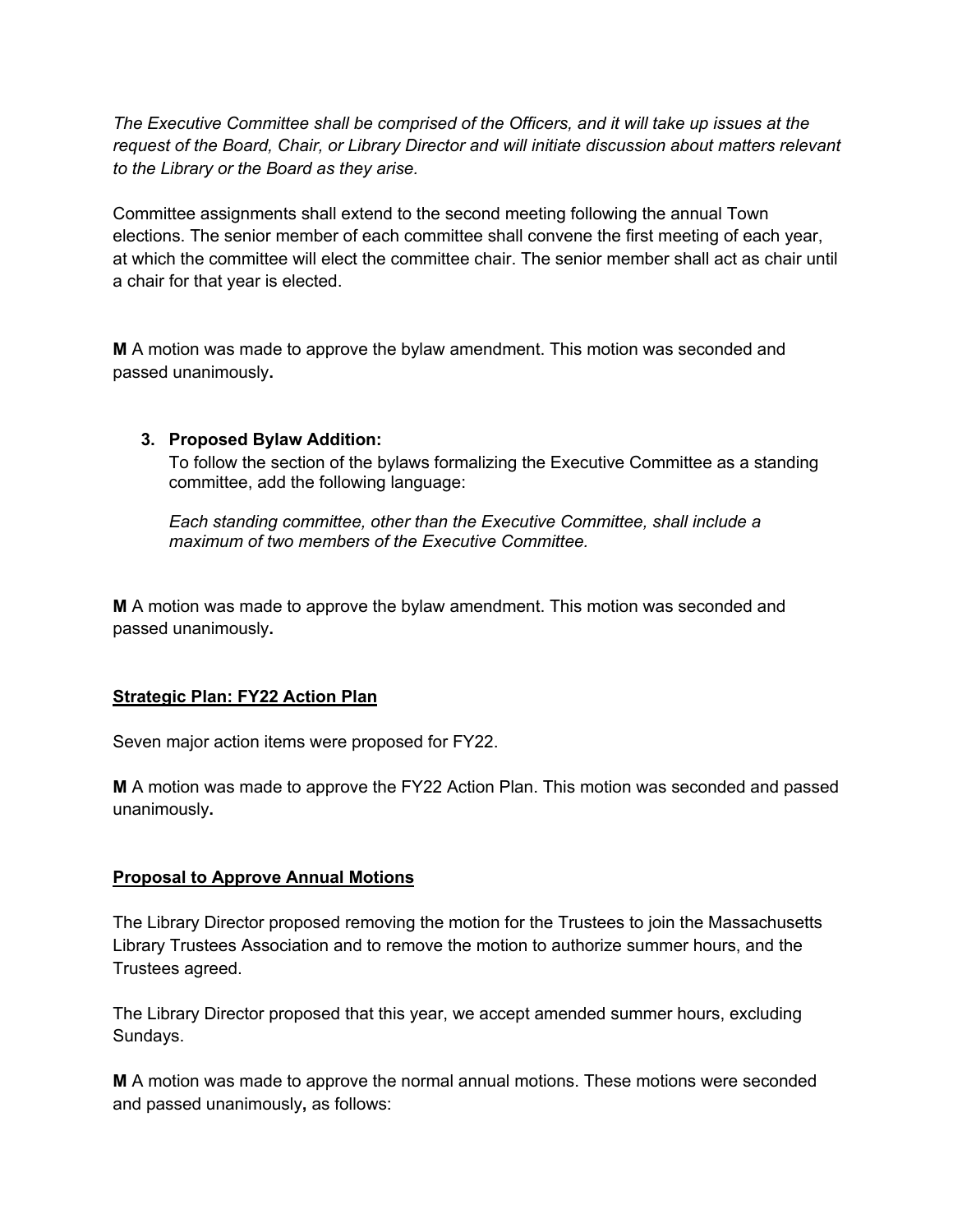- 1. Moved that the Board authorize, pursuant to Chapter 41 Section 56 and Chapter 78 Section 11 M.G.L., the Town Librarian and, in his absence, the Assistant Town Librarian to approve all bills, drafts, orders and payrolls chargeable to the respective appropriations of which we have responsibility for same, except for any charges relating to the repair or renovation of a library facility, which is coordinated through the Building Commission. Such approval shall be given only after an examination to determine that such charges are correct and that the goods, materials or services charged for were ordered and that such goods and materials were delivered and that the services were actually rendered to or for the Town as the case may be;
- 2. Moved to continue to meet the second Tuesday each month at 6:15 p.m.;
- 3. Moved to authorize the Director to transfer funds between any and all accounts, thereby closing out the FY 2019 budget;
- 4. Moved to accept the summer library hours amended summer hours, excluding Sundays, and;
- 5. Moved to cancel the August board meeting.

### **Adding a new budget line in MUNIS**

The Library Director explained that this was an internal software function, not requiring any more or less money, but rather the motion was needed for categorization purposes. There was no discussion.

**M** A motion was made to add a new budget line in MUNIS. This motion was seconded and passed unanimously**.** 

### **Composition of the hiring team for the antiracism initiative.**

The Library Director proposed that the hiring team be comprised of: 2 Trustees Library Director 1 member of the Foundation Board 1 member of the Friends Board Dave Geanakakis 1 staff member

**M** A motion was made to convene a hiring team with the above composition. This motion was seconded and passed unanimously**.** 

### **Fine Free Libraries**

Moving forward, the Town has adjusted their expectation for revenue from library fines down to \$25,000 per year. This will enable us to eliminate fines on all youth materials and to standardize all other fines at \$0.15 per day.